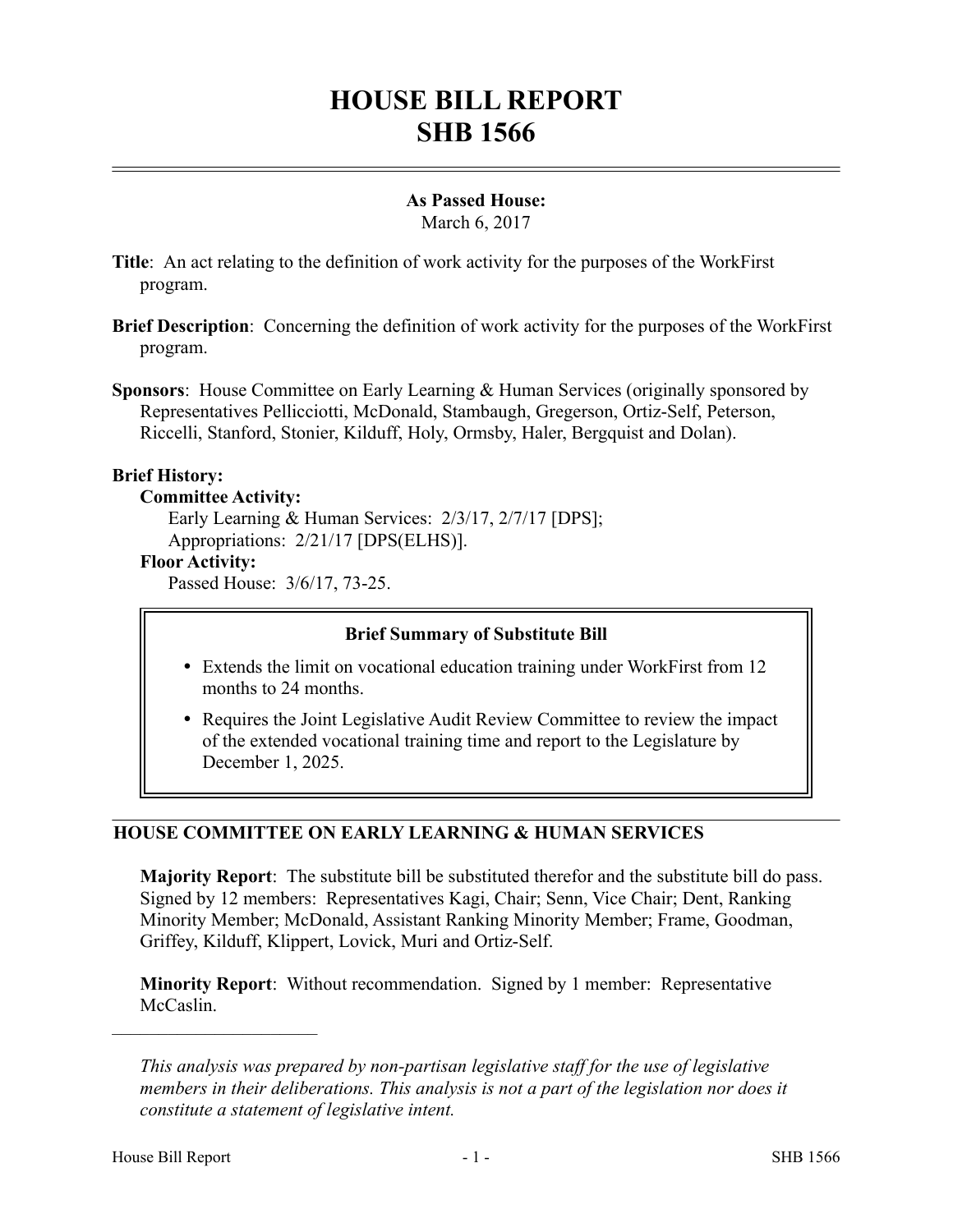## **HOUSE COMMITTEE ON APPROPRIATIONS**

**Majority Report**: The substitute bill by Committee on Early Learning & Human Services be substituted therefor and the substitute bill do pass. Signed by 27 members: Representatives Ormsby, Chair; Robinson, Vice Chair; MacEwen, Assistant Ranking Minority Member; Stokesbary, Assistant Ranking Minority Member; Bergquist, Caldier, Cody, Fitzgibbon, Haler, Hansen, Hudgins, Jinkins, Kagi, Lytton, Manweller, Nealey, Pettigrew, Pollet, Sawyer, Schmick, Senn, Springer, Stanford, Sullivan, Tharinger, Volz and Wilcox.

**Minority Report**: Do not pass. Signed by 6 members: Representatives Chandler, Ranking Minority Member; Buys, Condotta, Harris, Taylor and Vick.

**Staff**: Kelci Karl-Robinson (786-7116).

#### **Background**:

#### WorkFirst Program.

Temporary Assistance for Needy Families (TANF) is a federal block grant that provides temporary cash assistance, subsidized childcare, and work programs for families. WorkFirst is Washington's TANF program. With limited exceptions, adult recipients of TANF benefits must participate in one or more WorkFirst activities. These activities may include paid and unpaid employment based training programs, career development, community service, work skills assessment and job hunting training, and up to 12 months of participation in vocational training programs.

Federal law requires states to meet a work participation rate for adult TANF recipients. States not meeting the work participation rate may be subject to penalty. For the purposes of calculating the state's work participation rate, individuals participating in work activities may receive up to 12 months of vocational education training.

#### Joint Legislative Audit and Review Committee.

The Joint Legislative Audit and Review Committee (JLARC) consists of 16 legislative members and employs the legislative auditor. The JLARC conducts performance audits, program evaluations, special studies, and sunset reviews.

## **Summary of Substitute Bill**:

A WorkFirst participant may participate in up to 24 months of vocational education training.

The JLARC must review the impact of extending the vocational training limit and report to the Legislature by December 1, 2025. The JLARC review must include:

- an analysis of the increase in the number of participants that qualify for TANF due to the extension; and
- a comparison of employment and earnings outcomes for individuals who qualified due to extended training time compared to other TANF participants.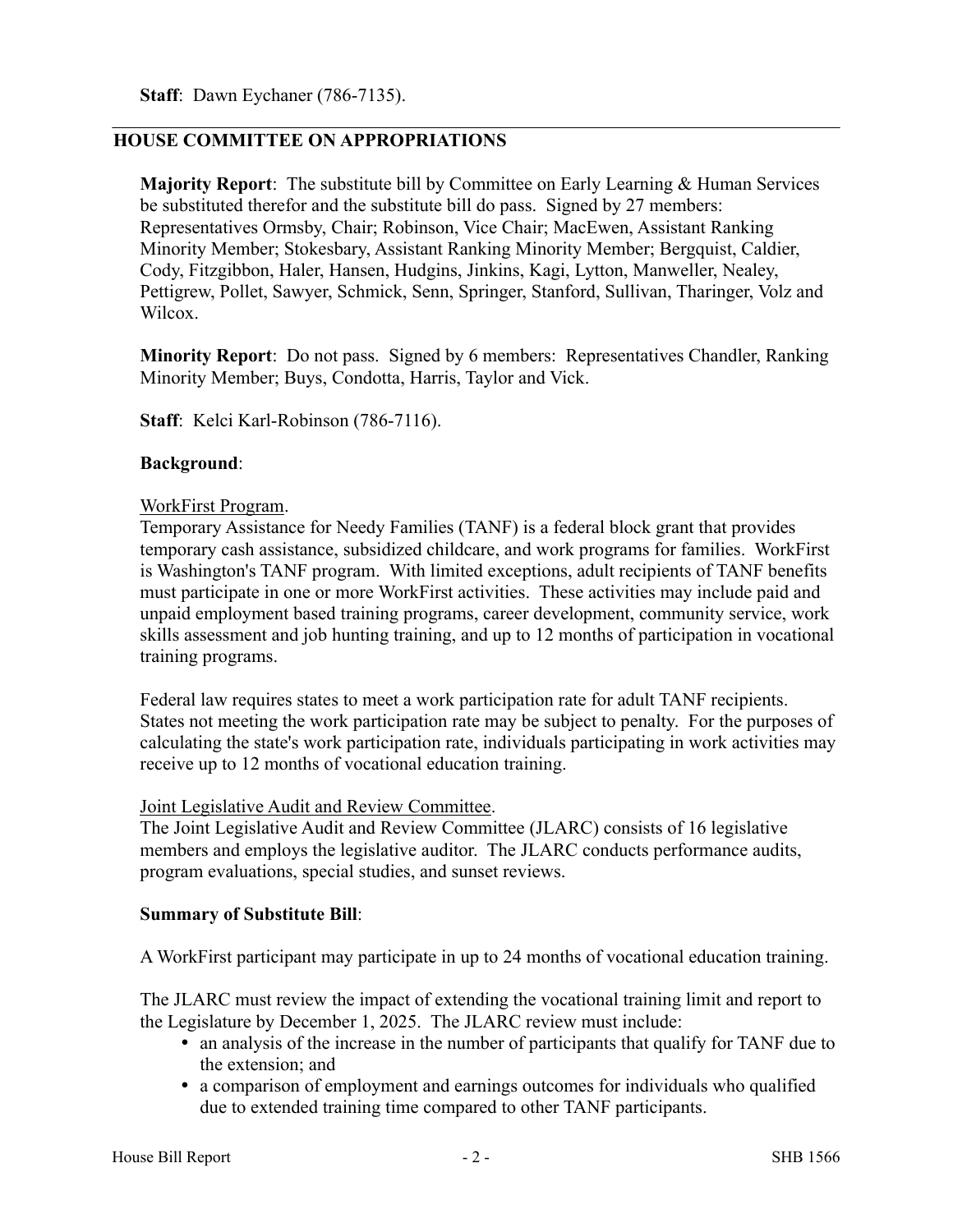## **Appropriation**: None.

## **Fiscal Note**: Available.

**Effective Date**: The bill takes effect 90 days after adjournment of the session in which the bill is passed.

## **Staff Summary of Public Testimony** (Early Learning & Human Services):

(In support) Extending vocational education will help our state refocus on job advancement and wage progression. The current law requires parents participating in vocational education under WorkFirst to undertake additional work activities in order to continue qualifying for TANF. Sometimes parents must drop out of school to meet the required TANF work activities. This bill will result in families spending less time on TANF and ensure that they can obtain good paying jobs. In the next several years, the state will create more than 54,000 new jobs requiring a postsecondary credentials but will not have the needed workforce to fill those jobs. The majority of WorkFirst students are not college-ready and must often complete basic education requirements.

## (Opposed) None.

# **Staff Summary of Public Testimony** (Appropriations):

(In support) We think this is the right move for Washington's economy and the well-being of Washington families and communities. Current statute only allows 12 months of vocational education to count towards work requirements. At month 13, students must participate in 20 to 30 hours a week of work activity in order to continue vocational education along with taking care of their children. Extending the vocational education timeframe will increase the likelihood that Temporary Assistance for Needy Families (TANF) recipients will reach the education tipping point. A study from the Department of Social and Health Services released in April 2016 found that those who complete their degrees are more likely to have higher wages. Higher paying jobs help people on the path to self-sufficiency, which is a goal of the program. Supporting students by allowing them to focus full-time on education will greatly influence their ability to secure a family wage job and exit TANF services for good. The TANF clients do not enter college ready and take longer than 12 months to complete their degree. Students are required to work at the beginning of their degree in order to allow them to have their vocational education count towards the end of their degree completion, which impacts retention and completion. This bill would increase retention and degree completion. Over 90 percent of WorkFirst students in vocational education programs are not being funded with TANF dollars.

## (Opposed) None.

**Persons Testifying** (Early Learning & Human Services): Representative Pellicciotti, prime sponsor; David Hlebain, Statewide Poverty Action Network; Kristina Jorgensen; Julie Watts, Washington State Budget and Policy Center; Michael Althauser, Columbia Legal Services; and Erin Frasier, State Board of Community and Technical Colleges.